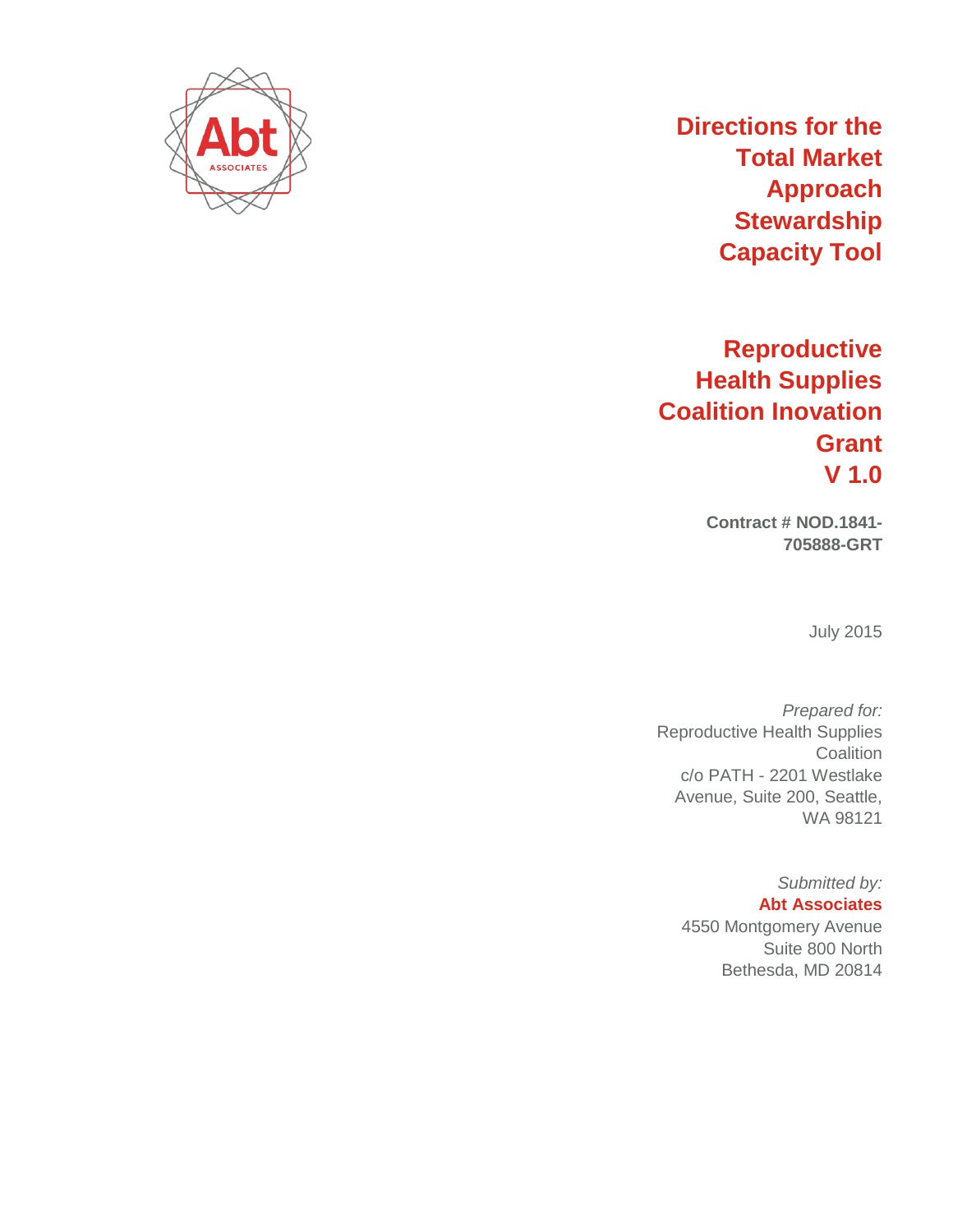| 1. |     |       |  |
|----|-----|-------|--|
|    | 1.1 |       |  |
|    | 1.2 |       |  |
| 2. |     |       |  |
|    | 2.1 |       |  |
|    |     | 2.1.1 |  |
|    |     | 2.1.2 |  |
|    |     | 2.1.3 |  |
| 3. |     |       |  |
|    | 3.1 |       |  |
|    | 3.2 |       |  |
|    | 3.3 |       |  |
|    |     | 3.3.1 |  |
|    |     | 3.3.2 |  |
|    |     |       |  |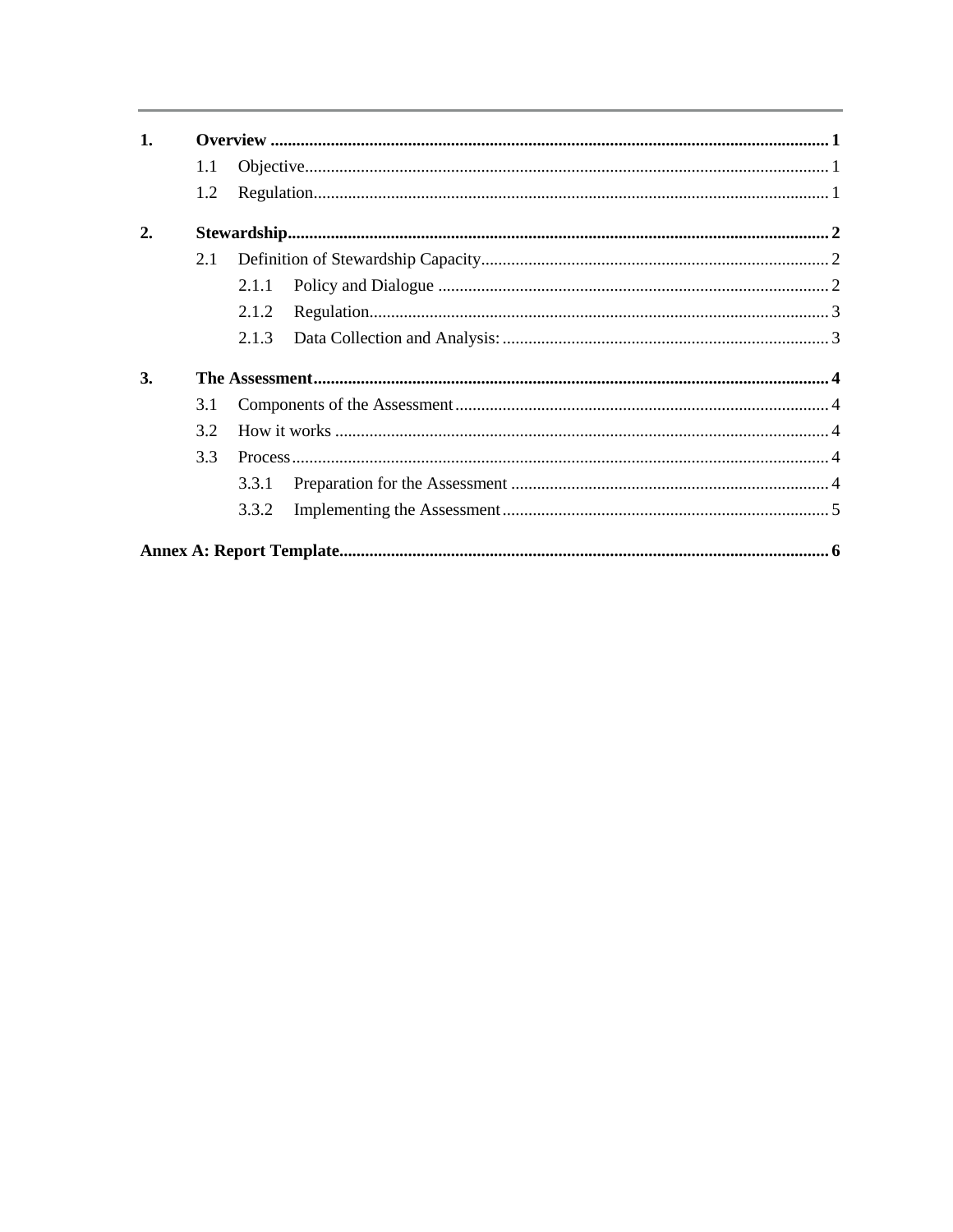# <span id="page-2-0"></span>**1. Overview**

This document contains the directions for identifying and assessing the ability of a single government agency to steward a total market approach for family planning commodities.

The operational definition of a TMA is: a strategic and analytical approach to leveraging the comparative advantage of different sectors to meet the needs of the population, in this case, the need for family planning commodities. The "sectors" referred to in this tool are the public sector and the private sector, with the private sector being further distinguished between the commercial sector and nongovernmental organizations (also referred to as social marketing organizations). Stewardship is defined as leading and coordinating a strategy with different sectors. Through a brief preliminary review of family planning activities in the country, an FP planning agency will be identified as the best positioned to steward the TMA. This agency, hereafter referred to as the FP planning agency, will be assessed using the Total Market Assessment Stewardship Capacity Tool (TMASCT).

## <span id="page-2-1"></span>**1.1 Objective**

The primary objective of the TMASCT is to use indicators to estimate the capacity of a government agency to steward a total market approach for FP commodities. (The TMASCT is an Excel workbook.)

# <span id="page-2-2"></span>**1.2 Regulation**

The ability of a government to regulate the quality of family planning commodities is instrumental to its ability to steward a TMA. However, regulation is rarely if ever conducted by the agency best positioned to steward a TMA.

This tool assesses the FP planning agency's knowledge of the regulatory function and its ability to access the information it needs to steward a TMA. Informants within the FP planning agency are expected to directly answer questions about the regulatory agency or collaborate with the regulatory agency to do so. If personnel from the FP planning agency are unable to either respond directly or collaborate with the regulatory agency to score the indicators, the evaluator will reach out to an informant in the regulatory agency.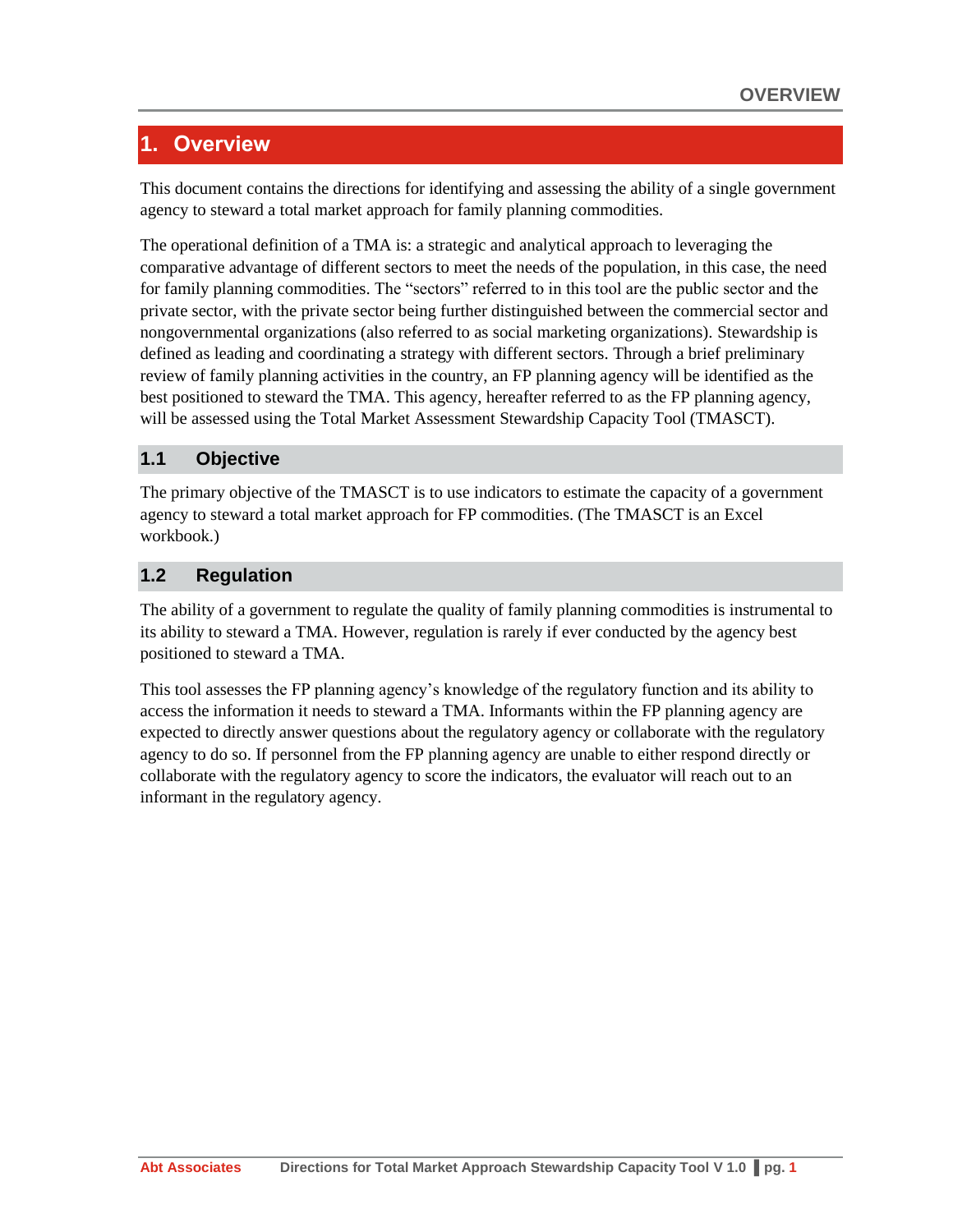# <span id="page-3-0"></span>**2. Stewardship**

# <span id="page-3-1"></span>**2.1 Definition of Stewardship Capacity**

The assessment tool was designed to test a government agency's ability to steward a multi-sectoral strategy to meet the family planning commodity needs of the population, by identifying indicators that succinctly and accurately measure stewardship capacity.

Stewardship has been defined as *leading and coordinating a strategy with different sectors*. For the family planning environment, three responsibilities of stewardship were identified and reflected through basic and appropriate measures of capacity: Policy and Dialogue, Regulation, and Data Collection and Analysis. These categories are intended to capture the full scope of a government agency's stewardship responsibilities, and the indicators within each category are intended to estimate the government's ability to meet the responsibilities of each set of tasks. The indicators are further broken into tasks that are necessary to fulfill each responsibility for stewardship.

| <b>Stewardship Capacity for a TMA for Family Planning Commodities</b> |                                   |                                     |  |  |  |
|-----------------------------------------------------------------------|-----------------------------------|-------------------------------------|--|--|--|
| <b>Policy and Dialogue</b>                                            | <b>Regulation</b>                 | <b>Data Collection and Analysis</b> |  |  |  |
| Mandate                                                               | Regulation                        | Data Collection                     |  |  |  |
| <b>Sufficient Funding Sources</b>                                     | <b>Sufficient Funding Sources</b> | Data Analysis                       |  |  |  |
| Recognized Need                                                       | Legal Framework                   | Data Management                     |  |  |  |
| Dialogue                                                              |                                   | Data Quality                        |  |  |  |
| Monitoring and Evaluation                                             |                                   | Data Dissemination                  |  |  |  |
| <b>Human Resources</b>                                                |                                   | Data Use                            |  |  |  |

#### <span id="page-3-2"></span>**2.1.1 Policy and Dialogue**

The Policy and Dialogue category is intended to organize the tasks related to the agency's ability to convene and guide a multi-sectoral approach. This was selected as a category of responsibility because the government must have the ability and willingness to lead a multi-sectoral team to manage a TMA.

- **Mandate**: Mandate indicators establish the authority of the government to conduct activities that fall under a TMA
- **Sufficient Funding Sources**: Indicators for reliable funding sources ensure that the government has the resources to fulfill responsibilities related to managing a TMA.
- **Recognized Need**: The Recognized Need Indicator acknowledges that while the infrastructure may exist and make possible the management of a TMA, the agency will successfully manage a TMA only if its leadership willingly undertakes the role of steward.
- **Dialogue**: The Dialogue indicator establishes that the government is capable of leading a multisectoral discussion.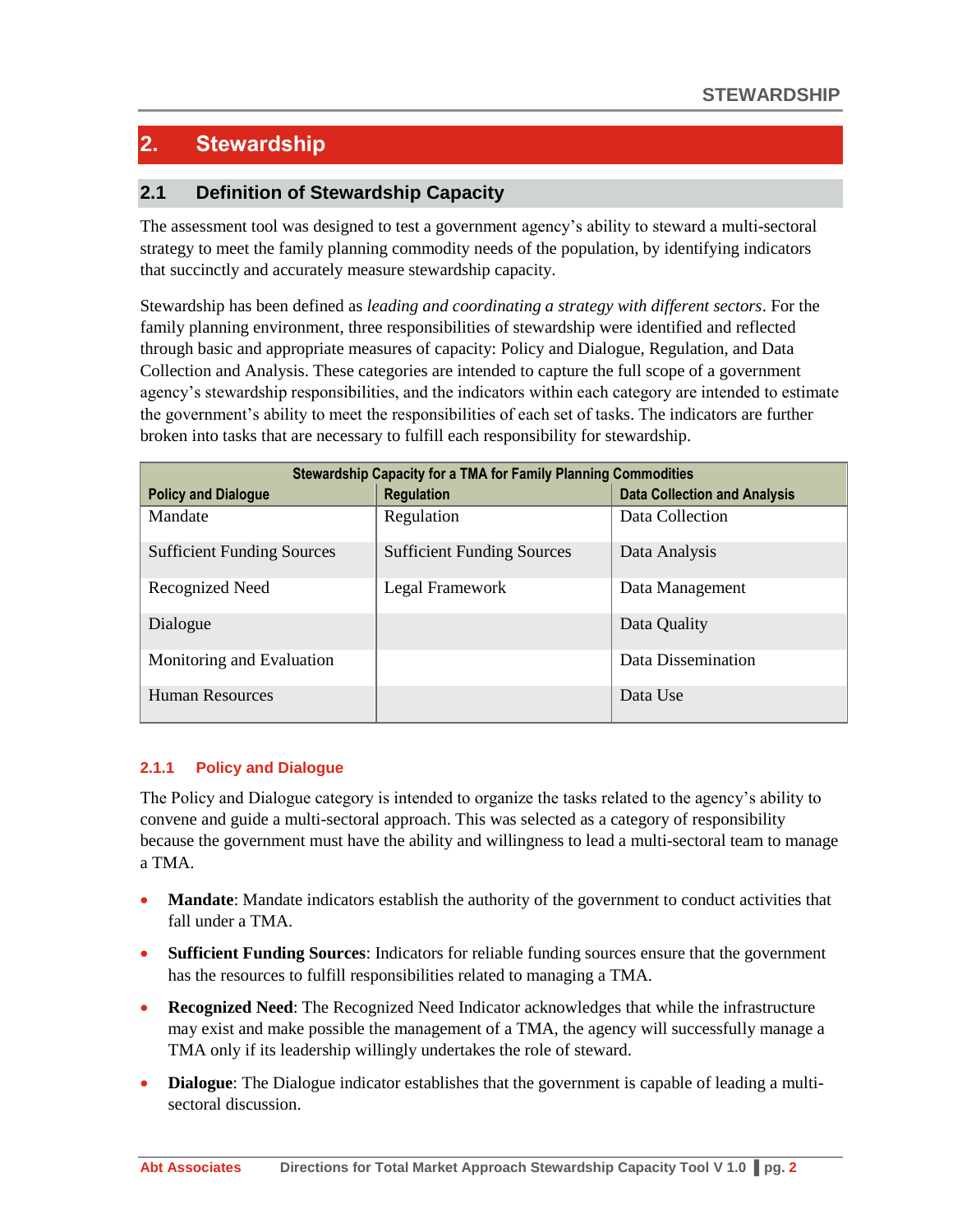**Monitoring and Evaluation**: The Monitoring and Evaluation indicator ensures that the project management is tracking progress towards goals and the success of implementation.

**Human Resources**: The Human Resources indicator addresses the need for adequate staffing within the FP planning agency to lead a TMA

### <span id="page-4-0"></span>**2.1.2 Regulation**

The Regulation category organizes the tasks related to regulation of family planning commodities. As explained above, this tool is intended to measure a government agency's ability to lead a TMA, thus the Regulation indicators will be addressed to the FP planning agency, not the regulatory agency. This was selected as a category of responsibility because of the importance of regulation in a government's ability to engage the family planning commodities market.

- **Regulate**: Regulation indicators ensure that the government is fulfilling the responsibility of regulation and that the FP planning agency is aware of these activities.
- **Sufficient Funding Sources**: The regulatory agency's funding must be sufficient to operate, and sufficiently transparent to be tracked and understood by the FP planning agency.
- **Legal Framework**: There must be a legal basis for establishing and enforcing family planning commodity regulations. These should be understood by the FP planning agency in order to manage a TMA.

#### <span id="page-4-1"></span>**2.1.3 Data Collection and Analysis:**

The FP planning agency must understand the family planning commodities market well enough to understand and meet the needs of the population. Data Collection and Analysis Indicators measure the government's ability to identify gaps and activate the TMA appropriately and efficiently.

- **Data Collection**: Data Collection indicators identify the data points required, at a minimum, for understanding a family planning commodities market.
- **Data Analysis:** Data Analysis indicators measure the government's ability to analyze the data collected for use in a TMA.
- **Data Management**: The Data Management indicator addresses the proper management of data from different sources for analysis and reporting.
- **Data Quality**: Data Quality indicators establish the quality and corresponding usefulness of the data that will be collected, reported and used to manage a TMA.
- **Data Dissemination**: Data Dissemination indicators measure the government's ability to report activities and data to stakeholders.
- **Data Use:** The Data Use indicator measures the government's ability to use data to make evidence-based decisions to better meet the needs of the population in the area of family planning commodities.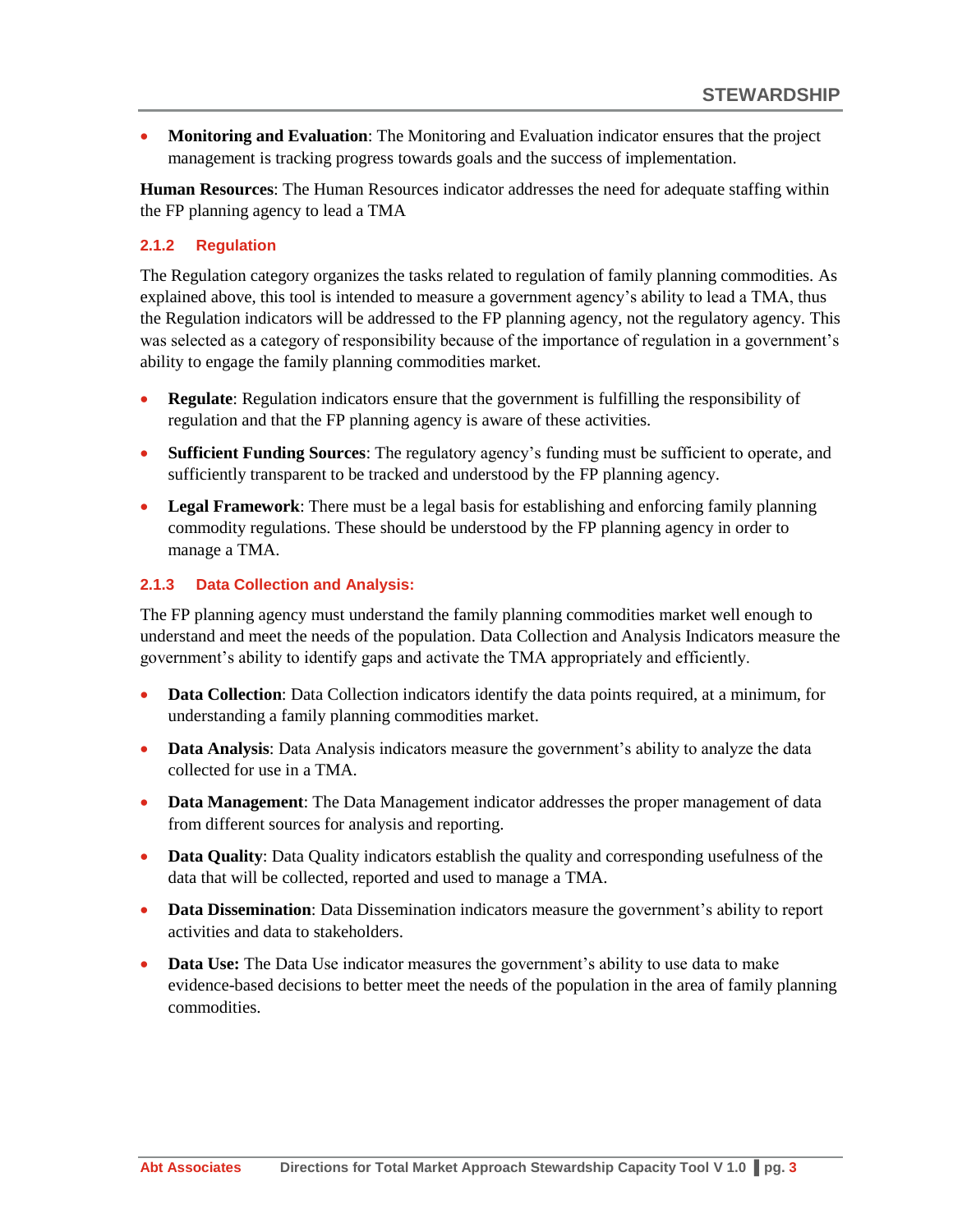# <span id="page-5-0"></span>**3. The Assessment**

# <span id="page-5-1"></span>**3.1 Components of the Assessment**

The assessment is made up of a questionnaire, the tool (i.e., TMASCT, an Excel workbook), and a report template. It uses a mixed (qualitative and quantitative) method to analyze data collected from informants to estimate the government's ability to steward a TMA.

# <span id="page-5-2"></span>**3.2 How it works**

Through a brief preliminary assessment, a single agency is identified as the best suited to manage a TMA. The evaluator will use the questionnaire to collect information from informants within the agency to score the indicators. The questionnaire identifies data sources for criteria that are met, and helps collect observations about the obstacles to achieving unmet criteria. Indicators were selected as measurements to ensure that tasks are undertaken, and, consequently, that the responsibilities are managed to enable the government agency to steward a TMA. Each indicator has specific criteria; each criterion met receives one point. These scores quantify results for ease of reference. The qualitative responses to the questionnaire can guide capacity-building interventions. The indicators are conversion indicators (scored as either "yes" or "no") based on the achievement of criteria. Only if all of the criteria for an indicator are met will the indicator be converted from "no" to "yes."

## <span id="page-5-3"></span>**3.3 Process**

### <span id="page-5-4"></span>**3.3.1 Preparation for the Assessment**

| No. | <b>Task</b>                                                                                                                                                                                                                                                                                                                                                                                                                                                                        |
|-----|------------------------------------------------------------------------------------------------------------------------------------------------------------------------------------------------------------------------------------------------------------------------------------------------------------------------------------------------------------------------------------------------------------------------------------------------------------------------------------|
| 1   | With a focal point—i.e., an individual who contributes to the preparation and<br>implementation of the assessment but does not fill in the questionnaire or tool—the<br>evaluator reviews the family planning commodities landscape in the country.                                                                                                                                                                                                                                |
| 2   | The evaluator reviews the government agencies in the landscape and selects the best<br>positioned to steward a TMA; this will likely be a planning agency such as the Maternal<br>and Child Health Directorate or similar government agency. It may also be the Commodity<br>Security Committee or agency. This is the FP planning agency for the purposes of the<br>assessment.                                                                                                   |
| 3   | The evaluator secures a meeting with the director of the FP planning agency and any<br>necessary counterparts to schedule a time to meet with informants. The assessment<br>components should be shared with the director of the FP planning agency so s/he is<br>aware of what information and data sources are needed, and can identify informants to<br>include in the assessment. The evaluator must make it clear that data sources are crucial<br>to scoring the assessment. |
| 4   | The evaluator sets a time and place for the meeting with informants. Depending on the<br>existence and availability of the data sources, the meeting can take several hours.                                                                                                                                                                                                                                                                                                       |
| 5   | As soon as possible, the evaluator should determine whether the FP planning agency can<br>answer questions and produce data sources for the regulatory functions. If that agency<br>needs to coordinate with the regulatory agency or the evaluator must engage the<br>regulatory agency through different channels, the evaluator should make these<br>arrangements as soon as possible.                                                                                          |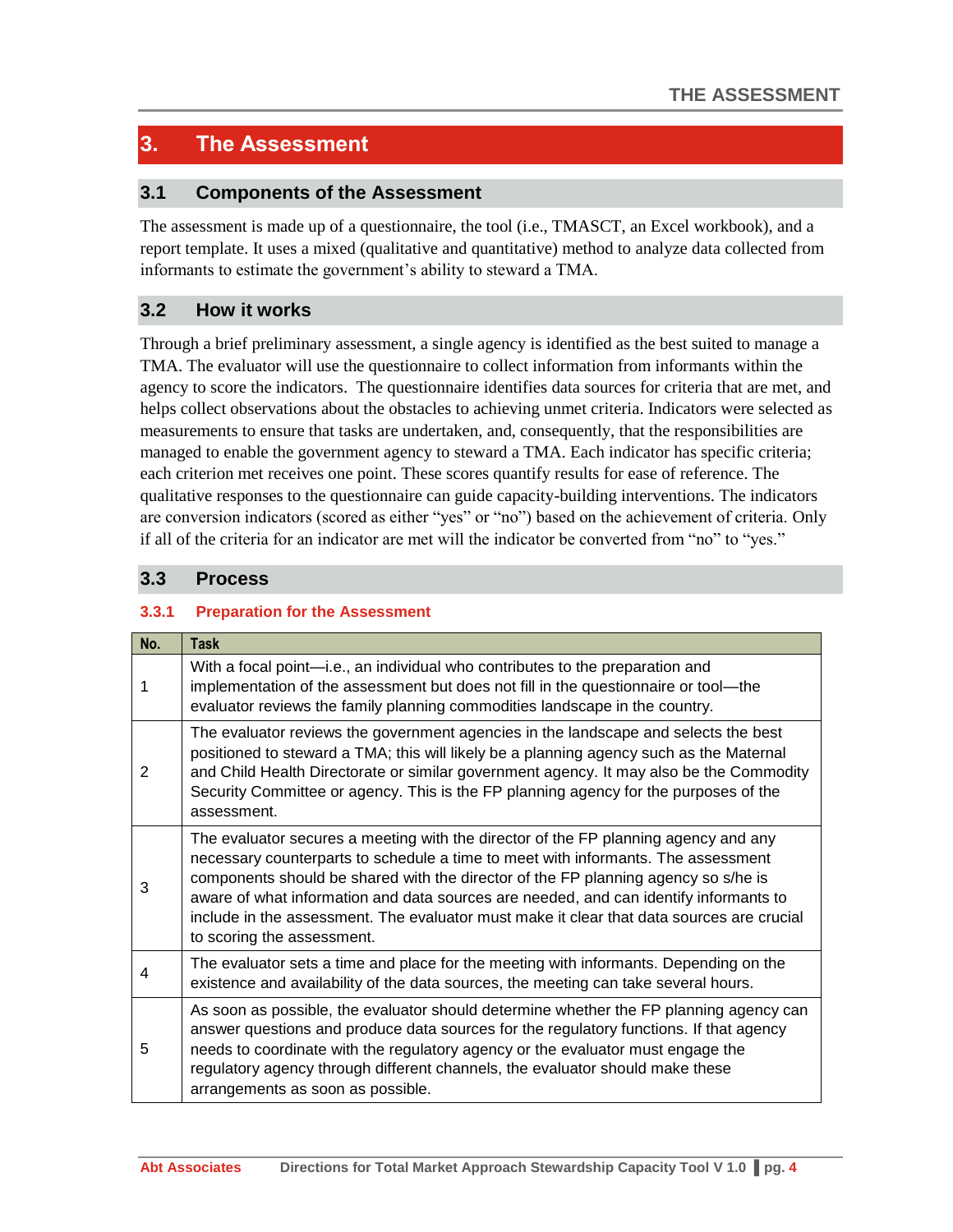| -6 | The evaluator should meet with the informants in a room that is quiet and comfortable.                                                                                                           |
|----|--------------------------------------------------------------------------------------------------------------------------------------------------------------------------------------------------|
|    | The evaluator should bring paper copies of the questionnaire and plenty of notepaper, just<br>in case of hardware failure, but should enter the data directly into the MS Word<br>questionnaire. |

## <span id="page-6-0"></span>**3.3.2 Implementing the Assessment**

Once the background information has been gathered and synthesized, the FP planning agency is identified, and informants are selected and invited to participate.

| No.                                                                                                                                                                                                                                                                                                                                                                                                                                                                                                                                                                                                         | <b>Task</b>                                                                                                                                                                                                                                                                                                                                                                                                                                                                                                                                    |  |  |
|-------------------------------------------------------------------------------------------------------------------------------------------------------------------------------------------------------------------------------------------------------------------------------------------------------------------------------------------------------------------------------------------------------------------------------------------------------------------------------------------------------------------------------------------------------------------------------------------------------------|------------------------------------------------------------------------------------------------------------------------------------------------------------------------------------------------------------------------------------------------------------------------------------------------------------------------------------------------------------------------------------------------------------------------------------------------------------------------------------------------------------------------------------------------|--|--|
| $\mathbf{1}$                                                                                                                                                                                                                                                                                                                                                                                                                                                                                                                                                                                                | The evaluator gathers informants from the selected agency in a meeting room or quiet,<br>comfortable place to talk.                                                                                                                                                                                                                                                                                                                                                                                                                            |  |  |
| $\overline{2}$                                                                                                                                                                                                                                                                                                                                                                                                                                                                                                                                                                                              | The evaluator hands out paper copies of the questionnaire so the informants can read and<br>follow along.                                                                                                                                                                                                                                                                                                                                                                                                                                      |  |  |
| The evaluator leads the informants through the questionnaire, identifies appropriate data<br>sources for each indicator, and ensures that the sources are evidence for fulfillment of the<br>3<br>criteria. Informants should fill in the questionnaire as accurately as possible. It is<br>recommended that the data are filled in directly within the Word document.<br>The evaluator accurately notes why each criterion has not been fulfilled, using the<br>$\overline{4}$<br>predetermined selections when possible, or filling in a reason if none of these predetermined<br>selections appropriate. |                                                                                                                                                                                                                                                                                                                                                                                                                                                                                                                                                |  |  |
|                                                                                                                                                                                                                                                                                                                                                                                                                                                                                                                                                                                                             |                                                                                                                                                                                                                                                                                                                                                                                                                                                                                                                                                |  |  |
| 6                                                                                                                                                                                                                                                                                                                                                                                                                                                                                                                                                                                                           | The evaluator assigns the points to each criterion and enters the point into the appropriate<br>field.                                                                                                                                                                                                                                                                                                                                                                                                                                         |  |  |
| $\overline{7}$                                                                                                                                                                                                                                                                                                                                                                                                                                                                                                                                                                                              | The evaluator adds up the criteria points for the total for each indicator to enter into the<br>appropriate field.                                                                                                                                                                                                                                                                                                                                                                                                                             |  |  |
| 8                                                                                                                                                                                                                                                                                                                                                                                                                                                                                                                                                                                                           | The evaluator transfers the points to the TMASCT Excel file.                                                                                                                                                                                                                                                                                                                                                                                                                                                                                   |  |  |
| 9                                                                                                                                                                                                                                                                                                                                                                                                                                                                                                                                                                                                           | The evaluator notes the agency that provided the data source, in the Excel file.                                                                                                                                                                                                                                                                                                                                                                                                                                                               |  |  |
| 10                                                                                                                                                                                                                                                                                                                                                                                                                                                                                                                                                                                                          | The evaluator checks the links and double-checks the calculations.                                                                                                                                                                                                                                                                                                                                                                                                                                                                             |  |  |
| 11                                                                                                                                                                                                                                                                                                                                                                                                                                                                                                                                                                                                          | The evaluator fills in the tables in the report template.                                                                                                                                                                                                                                                                                                                                                                                                                                                                                      |  |  |
| 12                                                                                                                                                                                                                                                                                                                                                                                                                                                                                                                                                                                                          | The evaluator analyzes the results. Evaluators should look at the score for each indicator, and<br>use the qualitative data to justify the results and to suggest short- and long-term areas of<br>improvement. Highlight successes for each responsibility (Policy and Dialogue, Regulation,<br>Data Collection and Analysis). Synthesize the informant's responses regarding obstacles to<br>explain the failure to meet criteria for each responsibility. Use the specific analysis<br>suggestions in the report template for each section. |  |  |
| 13                                                                                                                                                                                                                                                                                                                                                                                                                                                                                                                                                                                                          | The evaluator replaces the placeholder text in the report template with analyses.                                                                                                                                                                                                                                                                                                                                                                                                                                                              |  |  |
| 14                                                                                                                                                                                                                                                                                                                                                                                                                                                                                                                                                                                                          | The evaluator identifies short-term and long-term recommendations for improvement.<br>Evaluators should synthesize the informant's observations about the obstacles with their own,<br>and use the qualitative data collected to explain the weaknesses.                                                                                                                                                                                                                                                                                       |  |  |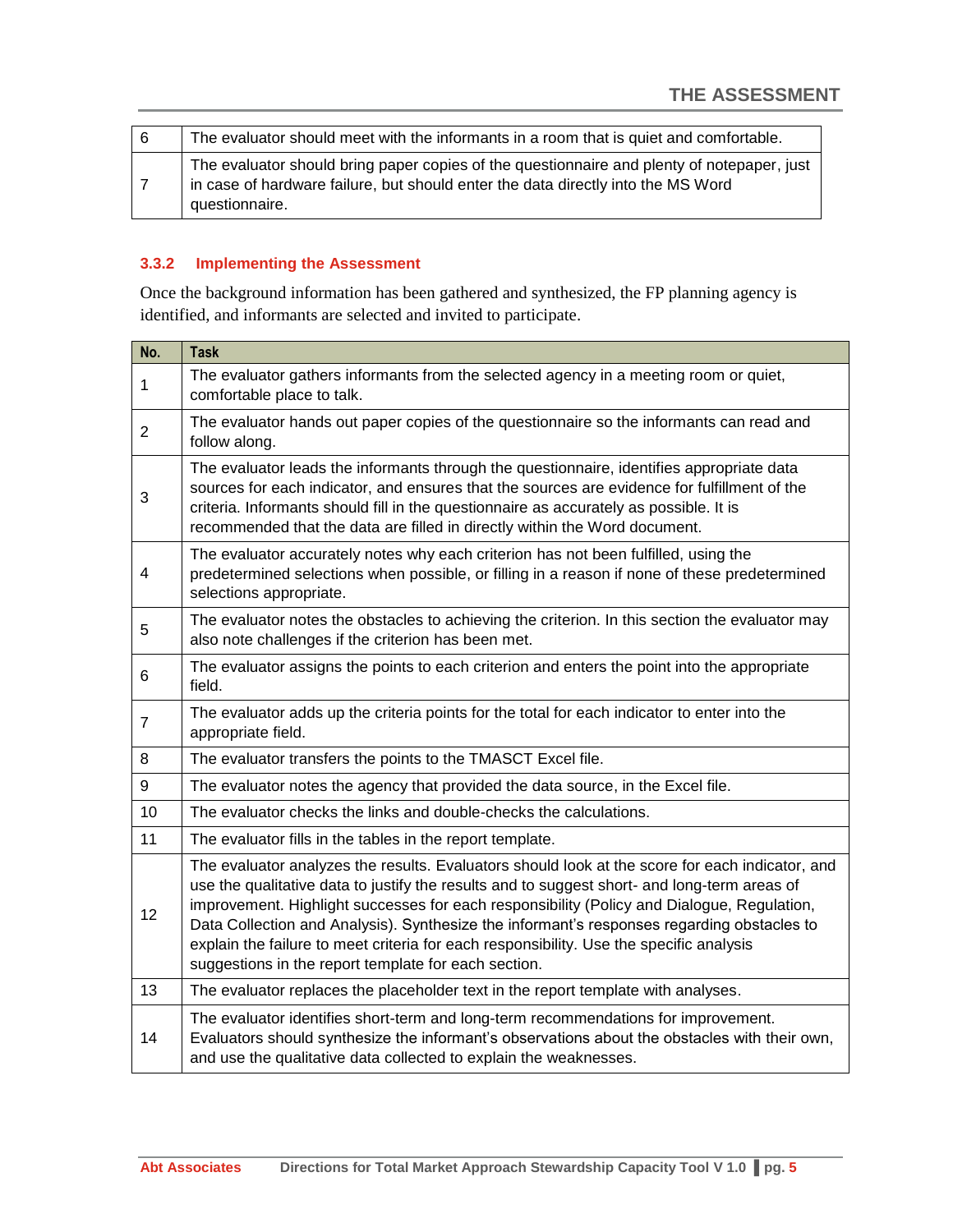# <span id="page-7-0"></span>**Annex A: Report Template**

# **Total Market Approach Stewardship Capacity Tool**

#### **Background**

The Total Market Approach Stewardship Capacity Tool was used to assess the stewardship capacity of [placeholder for the FP planning agency name] in [placeholder for the country name] on [placeholder for dates] by [placeholder for name of evaluator].

[Placeholder for country-specific background information: why the government has now chosen to investigate the capacity of an agency to manage a TMA. Use the Directions as an Annex and refer to them here.]

#### **Objectives**

The primary objective of the tool is to use indicators, or measurements, to estimate the capacity of a government agency to steward a total market approach for FP commodities.

#### **Findings**

[Placeholder for observations about the general findings of the tool; lead into the responsibilityspecific findings and responses to the following questions:

- If a TMA were to be implemented in this country for family planning commodities, could a government agency manage it?
	- Is the FP planning agency, selected for assessment, potentially capable of running it?
	- Could the agency steward a TMA tomorrow? If "no," could the agency steward a TMA with support from another agency? If so, in what way?
- What sort of capacity needs to be built in order for this agency to steward a TMA?

Justify conclusions with detailed observations of each responsibility.

The responsibility is undertaken only when all points possible have been awarded.]

#### **Policy and Dialogue**

| <b>Policy and Dialogue</b>      | <b>Points</b><br><b>Possible</b> | <b>Points</b><br><b>Obtained</b> | Percentage | <b>Attained?</b><br>Yes/No |
|---------------------------------|----------------------------------|----------------------------------|------------|----------------------------|
| Mandate                         |                                  |                                  |            |                            |
| <b>Reliable Funding Sources</b> |                                  |                                  |            |                            |
| Recognized Need                 |                                  |                                  |            |                            |
| Dialogue                        |                                  |                                  |            |                            |
| Monitoring and Evaluation       |                                  |                                  |            |                            |
| <b>Human Resources</b>          |                                  |                                  |            |                            |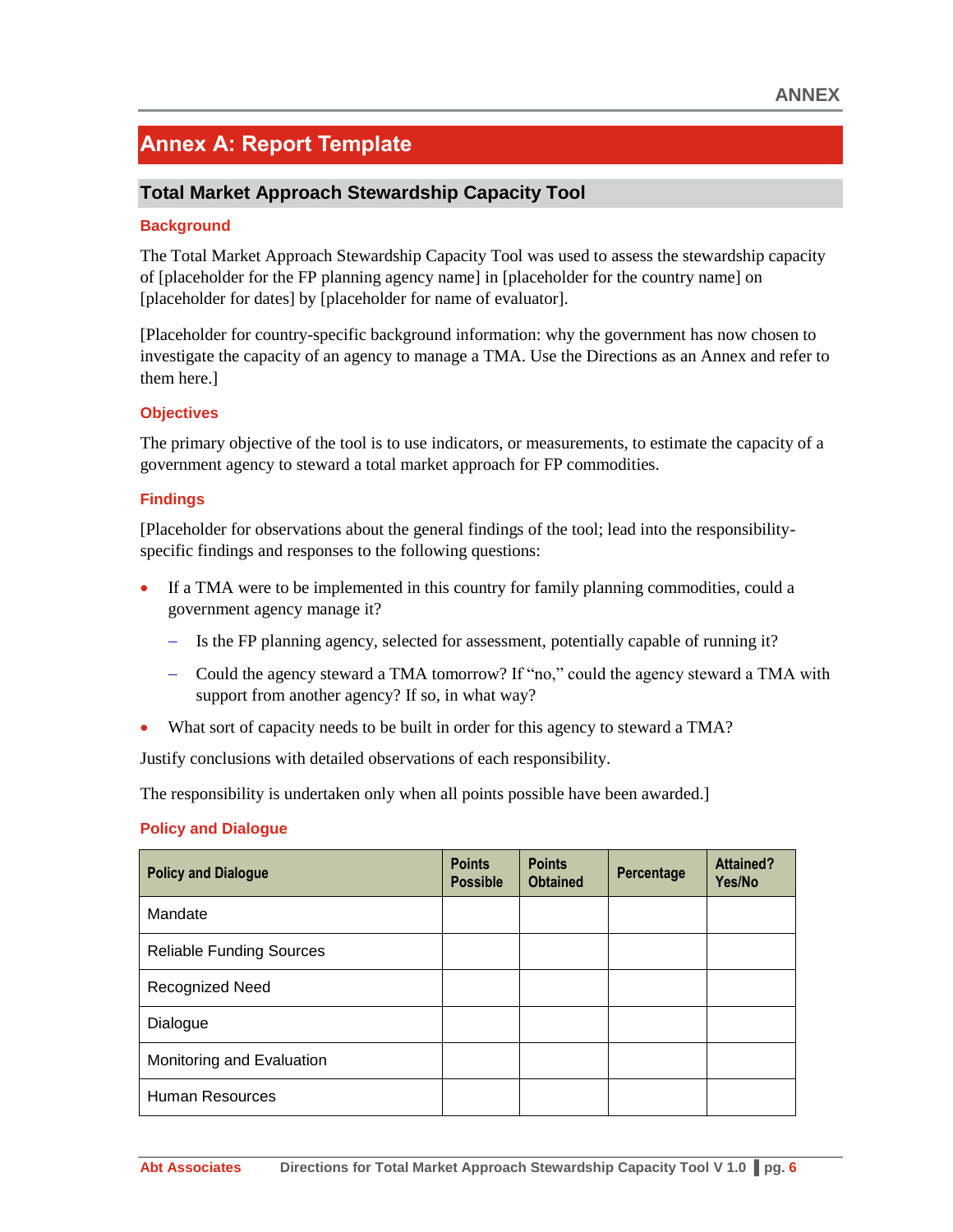[Placeholder for observations on the findings from the Policy and Dialogue component and the government's ability to steward a TMA; address each indicator in turn that was not attained, and what criteria were not met. What are the strengths or indicators that were earned points?

- What are the weak areas—criteria that were not attained?
- Why weren't they attained?
- Use the qualitative data to describe the obstacles and possible solutions.
- Use your own observations to augment the discussion of obstacles and possible solutions.
- What changes need to be made, or what capacities need to be built up, in order to convert the indicator from "no" to "yes," based on the observations made during the assessment?

Specifically, observe indicator 1.4.4 and comment on the ability of the FP planning agency to report on the regulatory function, and its ability to work with the regulatory agency.]

#### **Regulation**

| <b>Regulation</b>               | <b>Points</b><br><b>Possible</b> | <b>Points</b><br><b>Obtained</b> | Percentage | <b>Attained?</b><br>Yes/No |
|---------------------------------|----------------------------------|----------------------------------|------------|----------------------------|
| Regulation                      |                                  |                                  |            |                            |
| <b>Reliable Funding Sources</b> |                                  |                                  |            |                            |
| Legal Framework                 |                                  |                                  |            |                            |

[Placeholder for observations on the findings from the Regulation component and the government's ability to steward a TMA; address each indicator in turn that was not attained, and what criteria were not met. What are the strengths or indicators that were earned points?

- What are the weak areas—criteria that were not attained?
- Why weren't they obtained?
- Use the qualitative data to describe the obstacles and possible solutions.
- Use your own observations to augment the discussion of obstacles and possible solutions.
- What changes need to be made or what capacities need to be built up in order to convert the indicator from "no" to "yes," based on the observations made during the assessment?]

For each indicator note the source: was the data source available directly from the FP planning agency, or was it requested by them from the regulatory agency? If you received the data source from or via the FP planning agency, note the FP planning agency. If you received the data source directly from the regulatory agency without support from the FP planning agency, then note the regulatory agency as the source.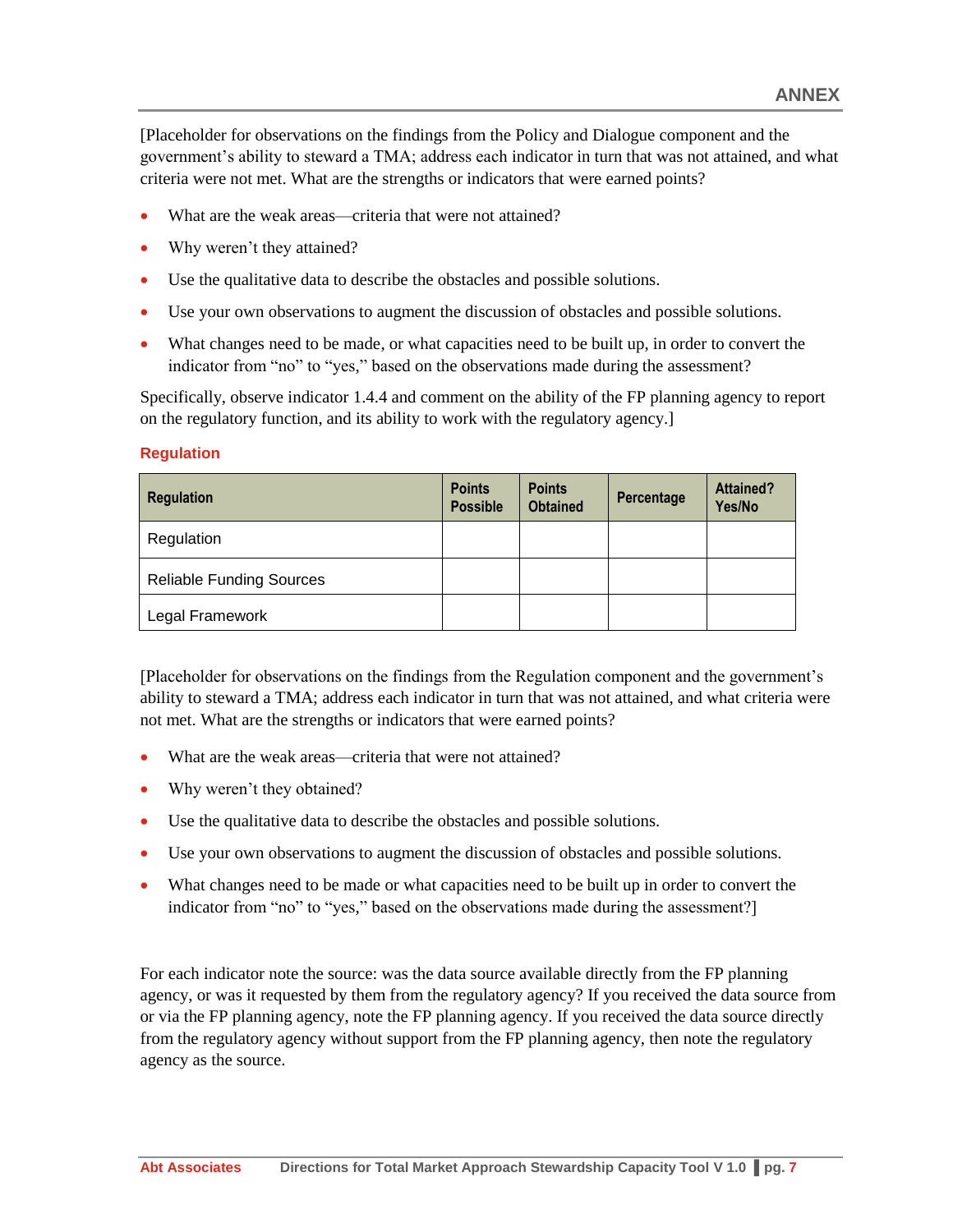| Code  | Indicator                                                                                                           | Agency |
|-------|---------------------------------------------------------------------------------------------------------------------|--------|
| 2.1.1 | An agency within the government regulates the quality of<br>family planning commodities distributed in the country. |        |
| 2.1.2 | Laws exist to regulate the quality of FP commodities.                                                               |        |
| 2.1.3 | There are procedures to license distributors and retail<br>outlets.                                                 |        |
| 2.1.4 | There are procedures to register FP commodities.                                                                    |        |
| 2.1.5 | The regulatory agency regularly conducts inspections.                                                               |        |
| 2.2.1 | The commodity regulatory agency receives reliable funding<br>to operate.                                            |        |
| 2.2.2 | The commodity regulatory agency receives sufficient funding<br>to operate.                                          |        |
| 2.3.1 | Sanctions against noncompliance for FP commodity-related<br>regulations are enforced.                               |        |

Please specifically note each indicator that the regulatory agency needed to address directly. What are your observations? Is the regulatory agency able and willing to work through the FP planning agency? What obstacles exist to collaboration?]

#### **Data Collection and Analysis**

| <b>Data Collection and Analysis</b> | <b>Points</b><br><b>Possible</b> | <b>Points</b><br><b>Obtained</b> | Percentage | <b>Attained?</b><br>Yes/No |
|-------------------------------------|----------------------------------|----------------------------------|------------|----------------------------|
| Data Collection                     |                                  |                                  |            |                            |
| Data Analysis                       |                                  |                                  |            |                            |
| Data Management                     |                                  |                                  |            |                            |
| Data Quality                        |                                  |                                  |            |                            |
| Monitoring and Evaluation           |                                  |                                  |            |                            |
| <b>Data Dissemination</b>           |                                  |                                  |            |                            |
| Data Use                            |                                  |                                  |            |                            |

[Placeholder for observations on the findings from the Data Collection and Analysis component and the government's ability to steward a TMA. Address each indicator.